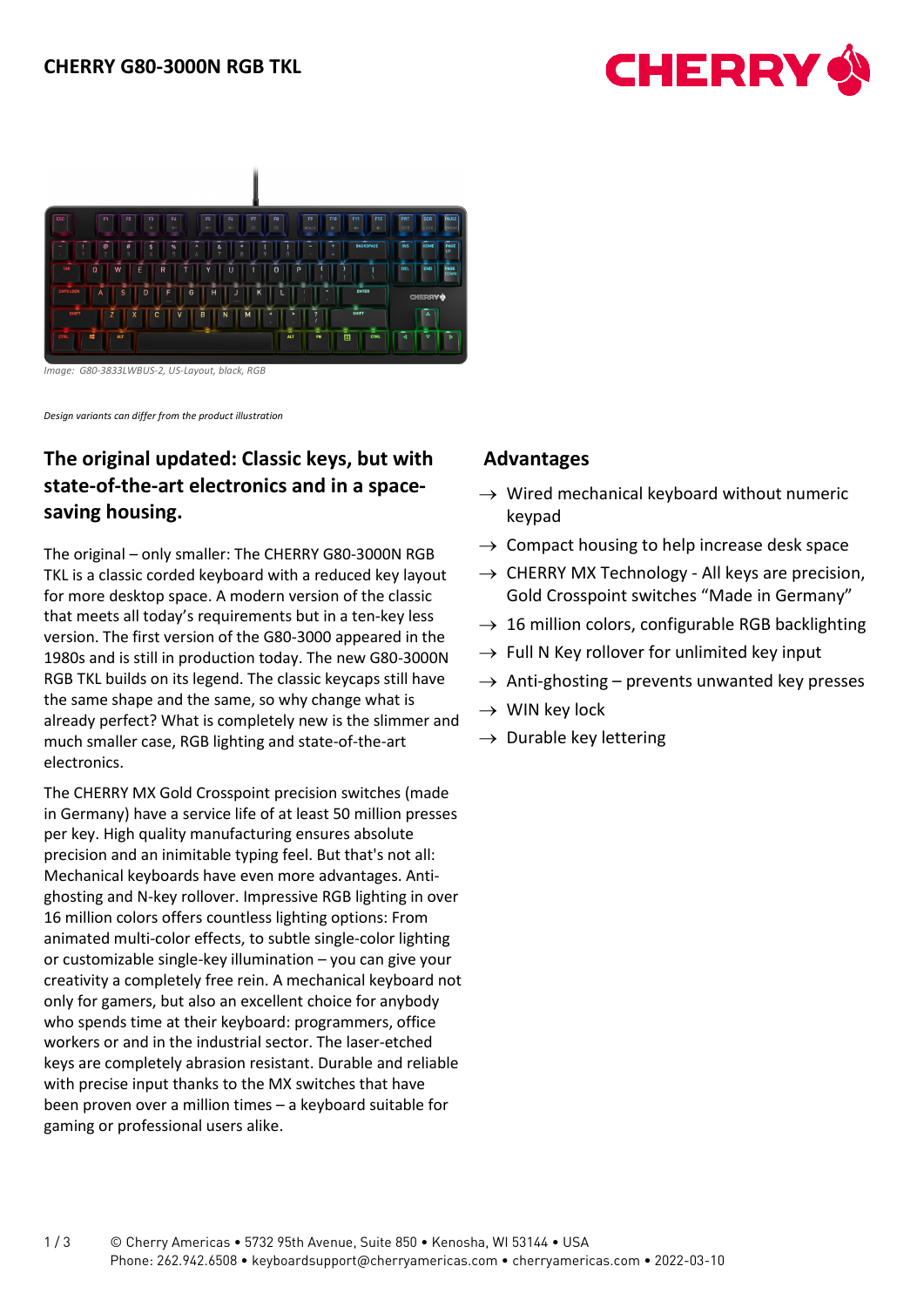

# **Technical data**

#### **Layout (country or language):** Product dependant, see table "Models"

**Housing color:**  Product dependant, see table "Models"

#### **Key color:**

Product dependant, see table "Models"

## **Weight (Product):**

Approx. 664 g **Total weight (with packing):** Approx. 903 g

#### **Cable length:**

Approx. 1.80 m **Storage temperature:**  –20 °C to +60 °C

### **Operating temperature:**

0 °C to +50 °C **Current consumption:**  max. 500 mA

#### **Connection:**

## USB

## **Product approvals:**

- CE
- FCC
- Windows hardware compatibility
- China RoHS
- **UKCA**

## **System requirements:**

Windows 7, 8, 10, 11

- **Delivery volume:**
- **Keyboard**
- Operating manual

### **Dimensions:**

Keyboard: approx. 335 x 130 x 38mm Packaging: approx. 380 x 185 x 45 mm

## **Keyboard:**

- Key technology: MX
- Service life and characteristics depend on switch specification (see www.cherrymx.de).

Standard-key actuation >50 million guaranteed.

- Actuation: Product dependant, see table "Models"
- Labeling technology: Product dependant, see table "Models"
- Number of keys: Product dependant, see table "Models"
- Number of additional keys: 1

#### **Packing unit:**

• Number of products in master package: 10

## **Warranty:**

We put a lot of dedication and hard work into the development of our products and we are proud of their quality. This is why, in addition to the statutory guarantee mentioned in the operating instructions, we are granting an expanded manufacturer's guarantee that is subject to the conditions stated below. For the first two years after delivery, the statutory warranty applies. In the third year after delivery, CHERRY voluntarily grants an additional warranty according to the following conditions ("extended warranty"). In the event of a defect, please contact the seller of your CHERRY product. Do not carry out any repairs on your own and do not open the product. There is no warranty if unauthorized changes to the product cause a defect.

### **Conditions for the extended warranty**

In the case of a defect after the first 2 years after delivery of the CHERRY product, CHERRY grants its customers for the additional period of one year the right to assert claims for cure, i.e. demand that the defect is remedied or a thing free of defects is supplied. The extended warranty is to be asserted against the seller of the CHERRY product upon presentation of the original invoice, proof of purchase or a comparable proof of the time of purchase. CHERRY, and the seller of the CHERRY product, where applicable, shall remedy the defect in the event the customer has justified claims for cure under the terms of the extended warranty. Excluded from the extended warranty are damages caused by improper use, in particular by the effects of chemical substances, other damages caused by external influences, as well as normal wear and tear and optical changes, in particular discoloration or abrasion of shiny areas. Also excluded from the extended warranty are accessories and other parts which are not an integral part of the purchased item.

Errors, technical changes and delivery possibilities excepted. Technical information refers only to the specifications of the products. Features may differ from the information provided.